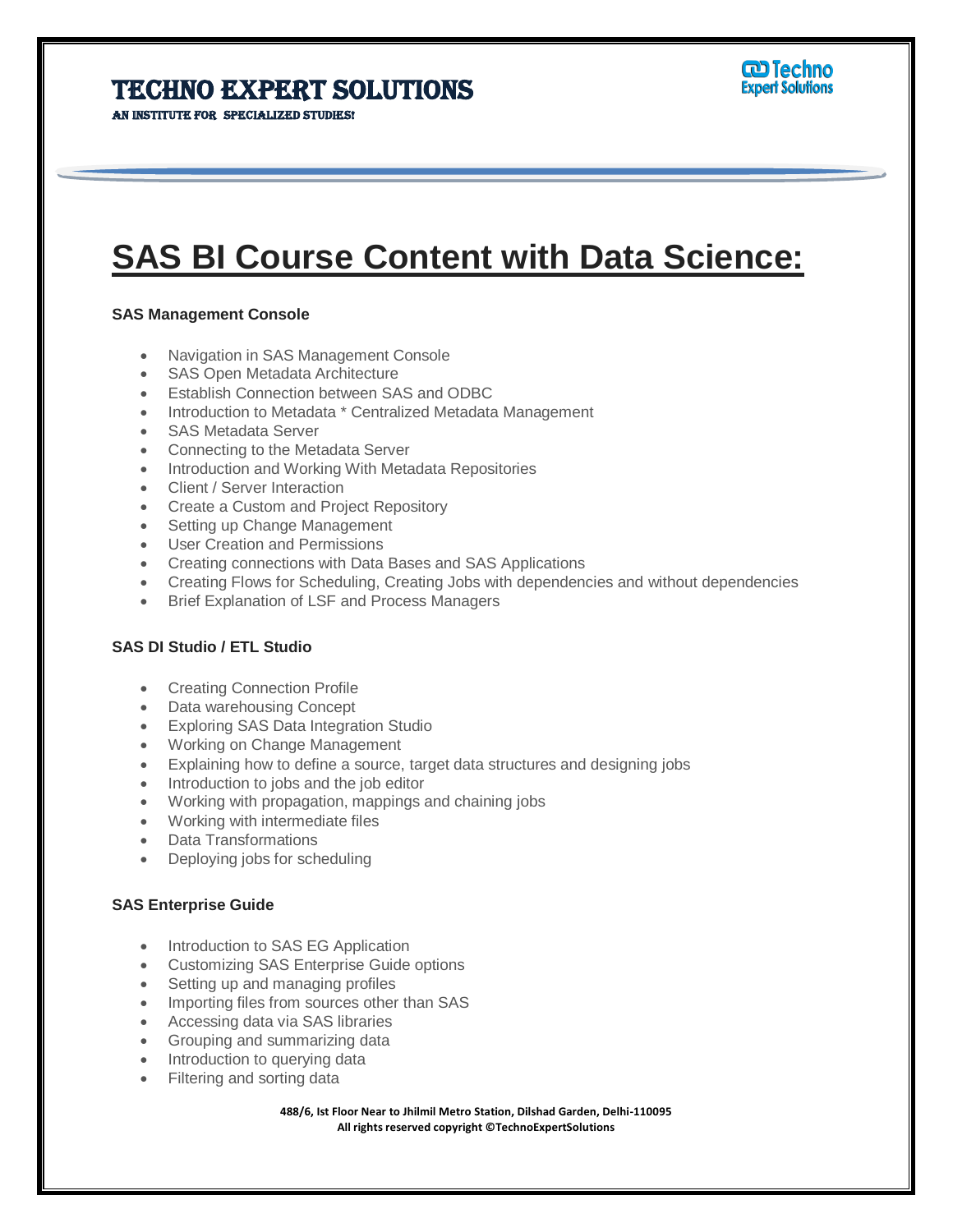# Techno Expert Solutions

AN INSTITUTE FOR SPECIALIZED STUDIES!



- Creating new columns with an expression
- Joining tables
- Creating a frequency report
- Generating HTML, PDF, and RTF output
- Creating a listing report
- Creating a graph
- Creating Stored Process from SAS EG
- Working on different STATISTICAL Procedures

#### **SAS OLAP Cube Studio**

- OLAP Introduction
- Discuss Dimensions / Facts / Hierarchies / Levels / Measures / Aggregation
- Create an OLAP Cube from Detail Table
- Create an OLAP Cube from Star Schema
- Create an OLAP Cube from Summarized Table
- Create an OLAP Cube with Dimensions, Levels, Hierarchies, Measures& Aggregates

Ī

- Review the Cube design and structure
- Edit structure and refresh

#### **SAS Information Map Studio**

- Introduction to SAS Information Map Studio
- Updating an information map with filters, folders, and data items
- Adding additional data sources to an information map
- Overview of information map pre-filters
- Building a general pre-filter
- Building an authorization-based pre-filter
- Information Maps and Stored Process
- Overview of stored processes
- Associating stored processes with an information map
- Using information maps in SAS Web Report Studio
- Overview of surfacing data with information maps
- Using information maps in the SAS Information Delivery Portal
- Using information maps in SAS Enterprise Guide
- Overview of OLAP cubes
- Building an information map for an OLAP cube

### **SAS Web Report Studio**

- Introduction to SAS Web Report Studio
- Calling Information Maps into WRS
- Creating filters at WRS

**488/6, Ist Floor Near to Jhilmil Metro Station, Dilshad Garden, Delhi-110095 All rights reserved copyright ©TechnoExpertSolutions**